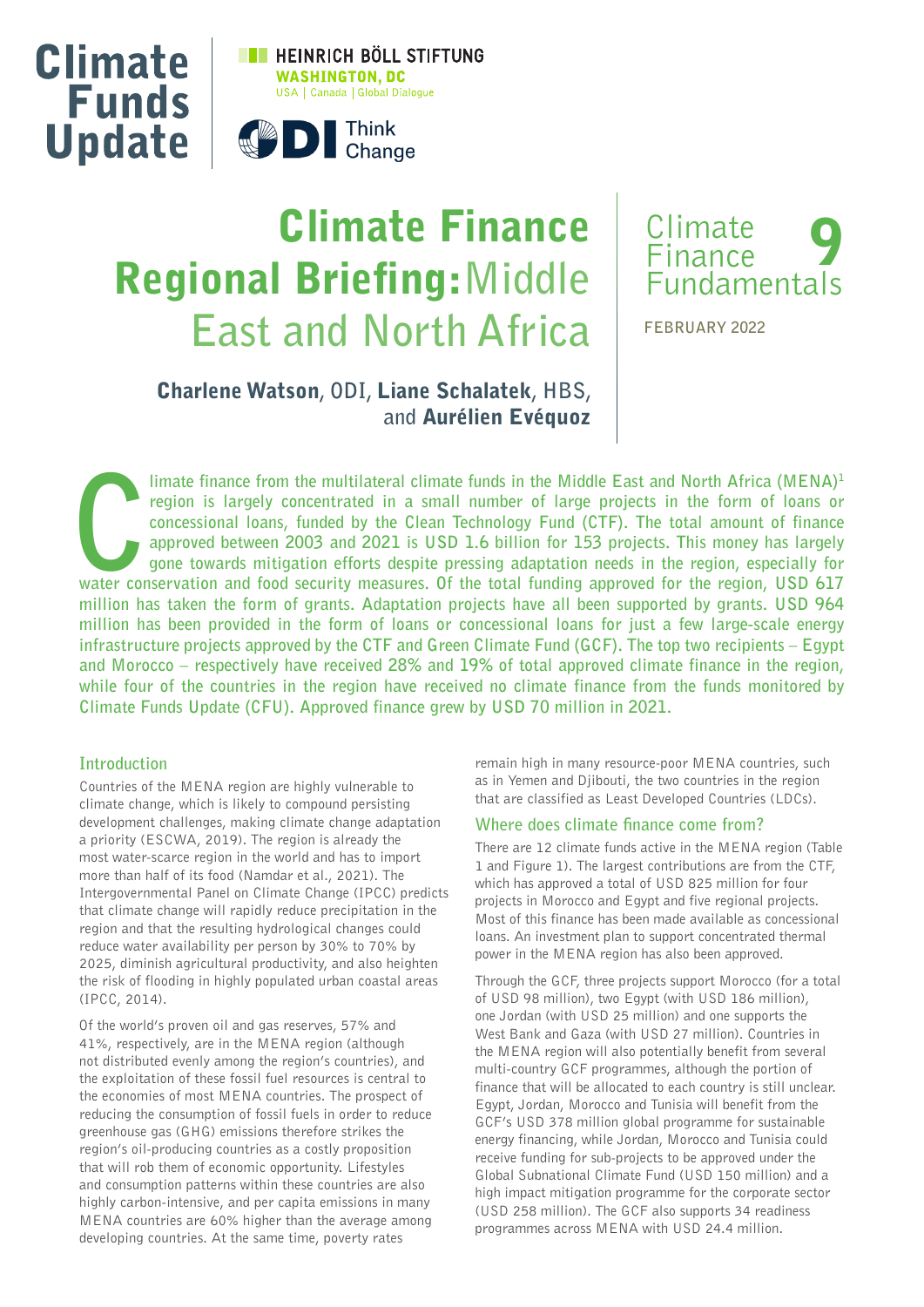## **Table 1: Climate funds supporting the MENA region (2003–2021, USD millions)**

| Fund                                                               | <b>Amount approved</b> | <b>Projects approved</b> |
|--------------------------------------------------------------------|------------------------|--------------------------|
| Clean Technology Fund (CTF)                                        | 825.1                  | 9                        |
| Green Climate Fund (GCF-IRM, GCF-1)                                | 335.6                  | $\overline{7}$           |
| Global Environment Facility (GEF-4, 5, 6, 7)                       | 152.0                  | 54                       |
| <b>Adaptation Fund (AF)</b>                                        | 91.2                   | 16                       |
| Least Developed Countries Fund (LDCF)                              | 44.1                   | $\mathsf{Q}$             |
| Special Climate Change Fund (SCCF)                                 | 37.3                   | $\overline{7}$           |
| Adaptation for Smallholder Agriculture Programme (ASAP)            | 22.1                   | $\overline{4}$           |
| Global Energy Efficiency and Renewable Energy Fund (GEEREF)        | 16.6                   |                          |
| Global Climate Change Alliance (GCCA)                              | 11.6                   | $\overline{2}$           |
| Partnership for Market Readiness (PMR)                             | 10.2                   | 6                        |
| Millennium Development Goals Achievement Fund <sup>2</sup> (MDG-F) | 7.6                    | $\overline{2}$           |
| Pilot Program for Climate Resilience (PPCR)                        | 2.6                    | $\overline{2}$           |





## Figure 2: Amount approved for MENA recipient countries (2003–2021)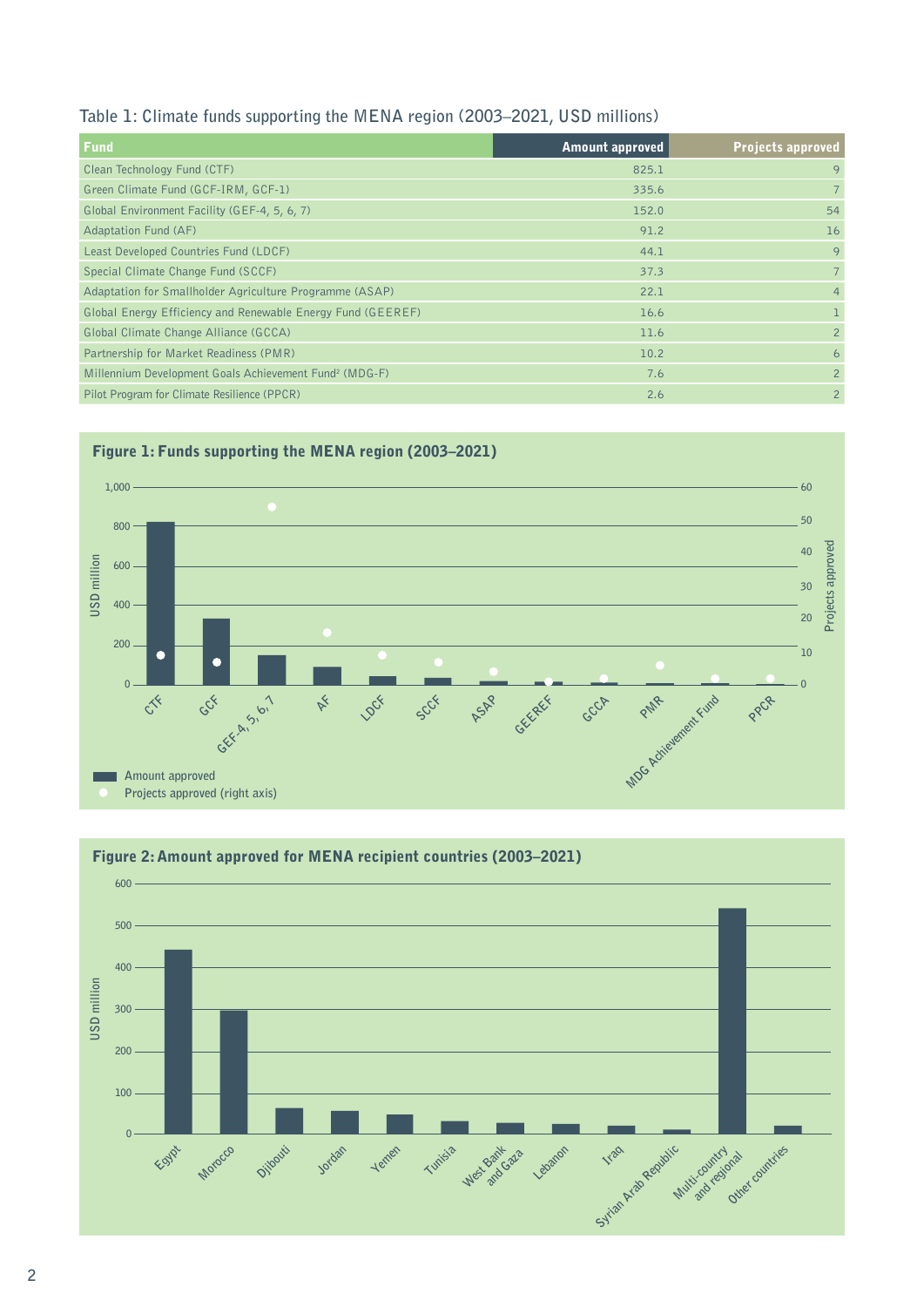Bilateral climate finance also flows to MENA. Such climate finance complements the multilateral climate fund flows. This includes the bilateral climate fund of Germany.<sup>3</sup> Bilateral funds are not tracked by CFU, however, given their relative lack of transparently available detailed information of current activities and spending.

## **Who receives the money?**

The distribution of climate finance from dedicated climate funds is concentrated in Egypt and Morocco, with total approved amounts of USD 443 million and USD 296 million respectively from the multilateral climate funds tracked by CFU. CFU data shows that of the 21 MENA countries, only 17 countries are recipients of climate finance. The four countries not receiving climate finance include wealthy oil-producing states such as the United Arab Emirates (UAE). Djibouti and Yemen, two countries classified as LDCs in MENA, have together received USD 111 million. This funding is almost exclusively for adaptation projects. Lastly, a significant amount of funding (USD 542 million) for the region comes in form of multi-country or regional programmes, for which the exact financial distribution among recipient countries is not yet known at the time of approval. In the case of the CTF MENA regional projects, however, at least USD 485 million is approved for activities in Morocco.

## **What is being funded?**

As Figure 3 and Table 2 show, 71% (USD 1.1 billion) of climate finance approved in the region is allocated to mitigation activities. This figure is largely a reflection of the CTF's nine MENA projects, with an average size of USD 92 million (the average size of the non-CTF projects in the region is USD 5.2 million). The largest project in MENA is the USD 238 million concessional loan for the Noor II and III Concentrated Solar Power (CSP) Project in Morocco, approved in 2014 by the CTF. This project is part of a concerted push by the CTF to scale up the deployment of CSP technology across the region. CSP has considerable potential to generate clean electricity at scale. The CTF's investments in MENA are beginning to showcase the value of targeted international public finance in order to demonstrate the viability of this promising technology (Stadelmann et al., 2014). The largest single GCF investment in the region so far came in 2017 with the approval of USD 154.7 million for a renewable energy financing framework for Egypt.

Cumulative funding for adaptation projects in MENA, which on average are significantly smaller than mitigation investments, only reaches about 30% of approved mitigation financing in the region, despite significant adaptation needs. Several funds are implementing 45 adaptation projects in the region with an approved total of USD 340 million.

New funding approvals for the region in 2021 were modest, amounting to USD 70 million across all funding themes. The Adaptation Fund (AF) approved two new projects in Syria and Djibouti as well as one regional project on increasing the resilience of displaced persons in Jordan and Lebanon (totalling USD 29.3 million) and the PPCR one project in Tunisia for the implementation of a sustainable district heating and cooling system in Tunis (USD 1 million). GEF-7 approved one multiple foci project in Tunisia (USD 0.9 million) and one mitigation project in Egypt (USD 1.9 million). Finally, in 2021, the GCF supported one new adaptation project for the agriculture sector in Jordan as well as nine readiness programmes for a total amount of USD 25 million and USD 11.6 million, respectively.

## **Table 2: Approved funding across themes (2003–2021)**

| <b>Theme</b>  | <b>Amount approved</b><br>(USD millions) | Projects approved |
|---------------|------------------------------------------|-------------------|
| Mitigation    | 1,119.1                                  | 51                |
| Adaptation    | 340.4                                    | 45                |
| Multiple foci | 120.8                                    | 5.                |



# Figure 3: Approved funding across themes (2003–2021)